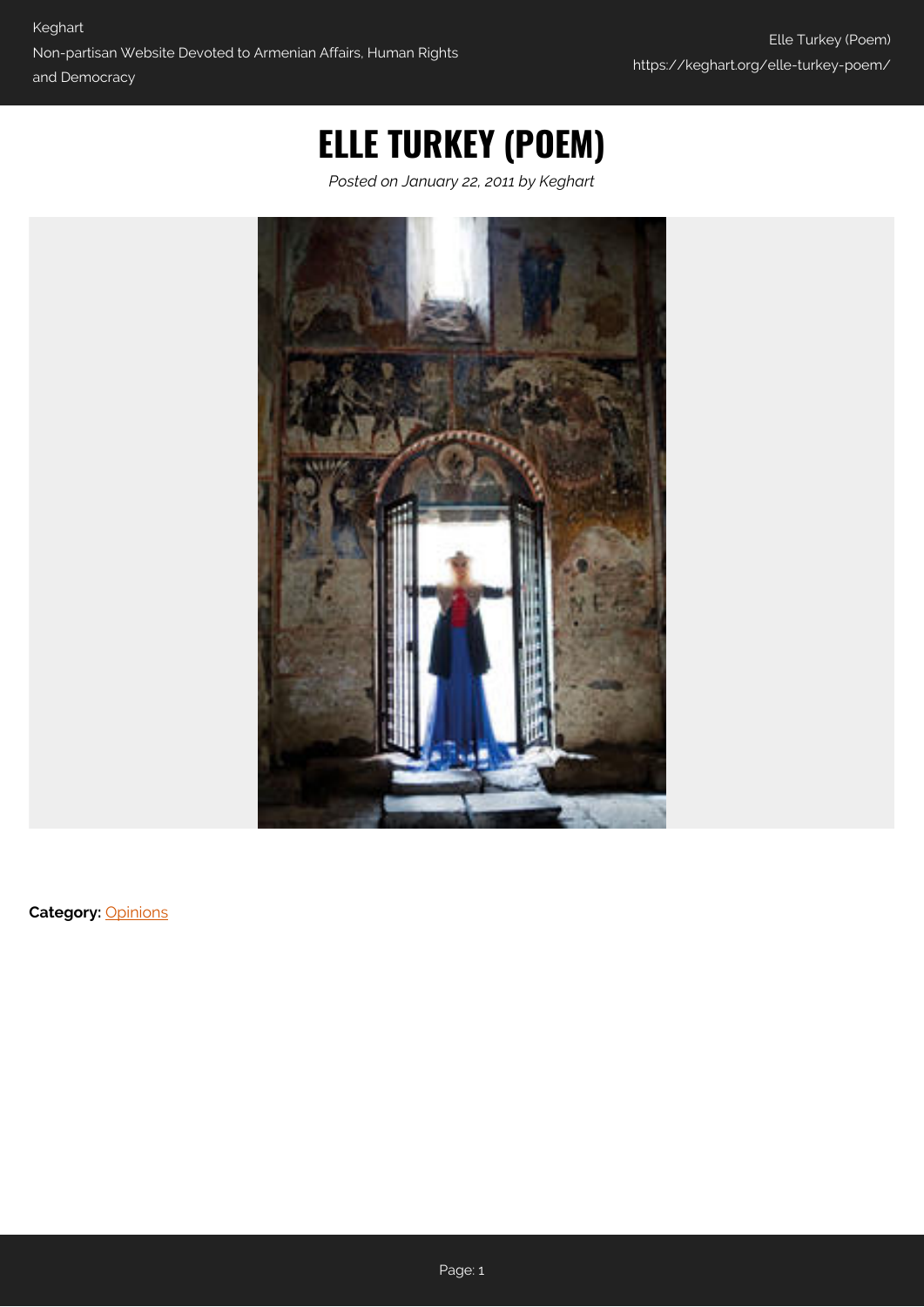## Non-partisan Website Devoted to Armenian Affairs, Human Rights

and Democracy

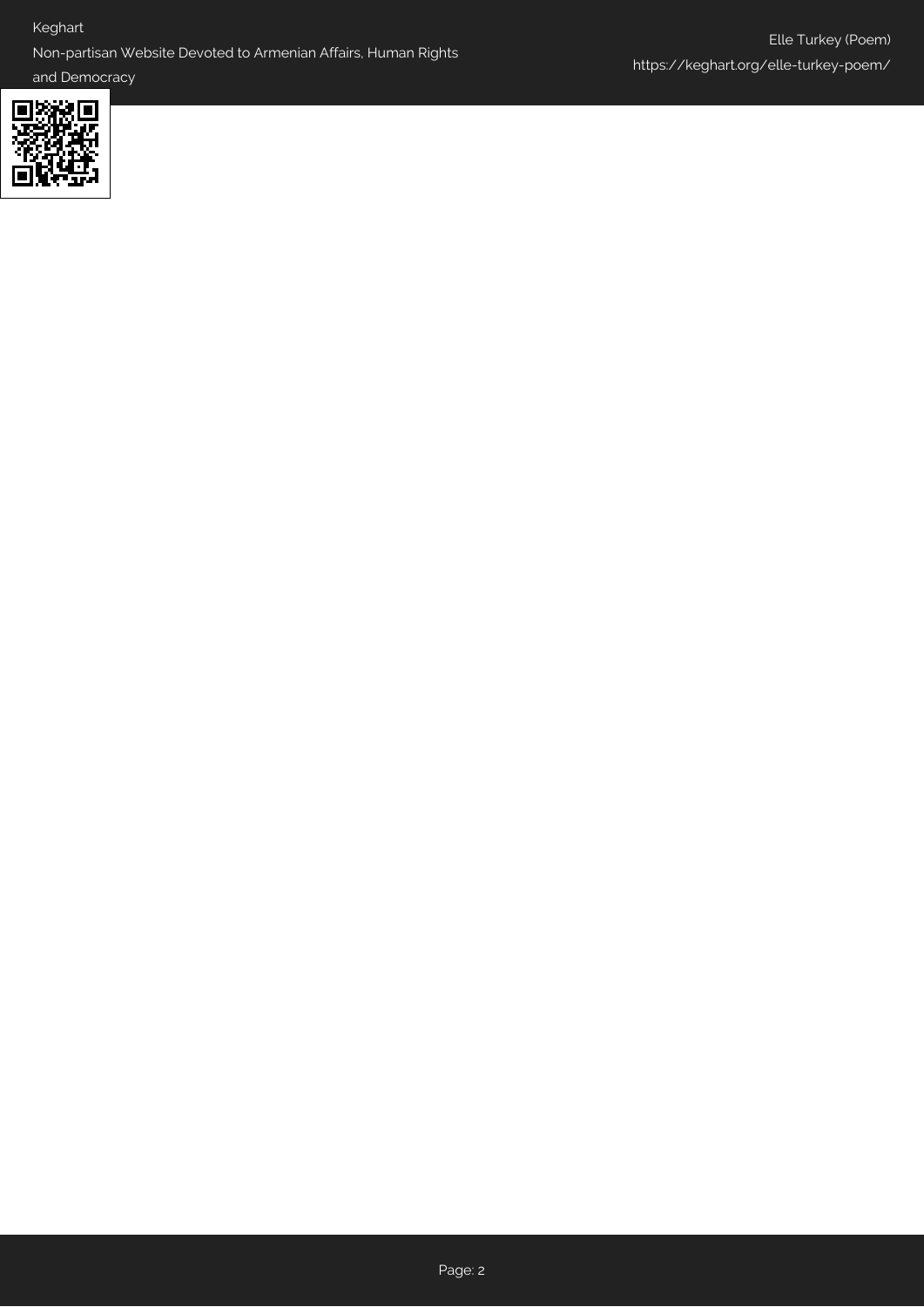Alan Whitehorn, 21 January 2011

#### **Elle Turkey**

A contemporary fashion shoot on a sacred site of the dead. A terrible beauty amidst haunting images of the ruins of Ani and the genocide. A terrible haunting beauty that I cannot fathom.

Alan Whitehorn, 21 January 2011

#### **Elle Turkey**

A contemporary fashion shoot on a sacred site of the dead. A terrible beauty amidst haunting images of the ruins of Ani and the genocide. A terrible haunting beauty that I cannot fathom.

### [Asbarez,](http://asbarez.com/92104/ruins-of-ani-reduced-to-photo-backdrop-in-elle-magazine/) 20 January 2011

Fashion magazine Elle Turkey has used the ruined medieval city of Ani as the backdrop for a photo  $\pmb{\times}$ shoot featured in the magazine's December editorial spread.

The fashion spread, photographed by Senol Altun and styled by Melis Agazat, depicts models Ana Zalewska and Karolin Machova in several poses inside and along the ruins of the Ani Cathedral.

The photos, posted on Fashion Gone Rogue have been met with condemnation from Armenian commentators angry that Elle would hold a "taste-less" photo-shoot on hallowed ground, in a city rid of its population through massacre and Genocide. Independent Armenian online news magazine, ianyanmag, reported on the reactions to the spread in an article titled, Elle Turkey's Fashion Faux Paus Stirs Controversy.

Located on the border of present-day Turkey and Armenia, Ani is the site of an ancient fortress dating back to the 5th century. The city, however, is known for its prominence as the once majestic capital of the Armenian Bagratuni Dynasty, established by King Ashot III in 961 AD.

At its height, Ani was renowned for its splendor and magnificence. Considered "The City of 1001 Churches," it had a population of 100,000–200,000 and was the rival of Constantinople, Baghdad and Cairo.